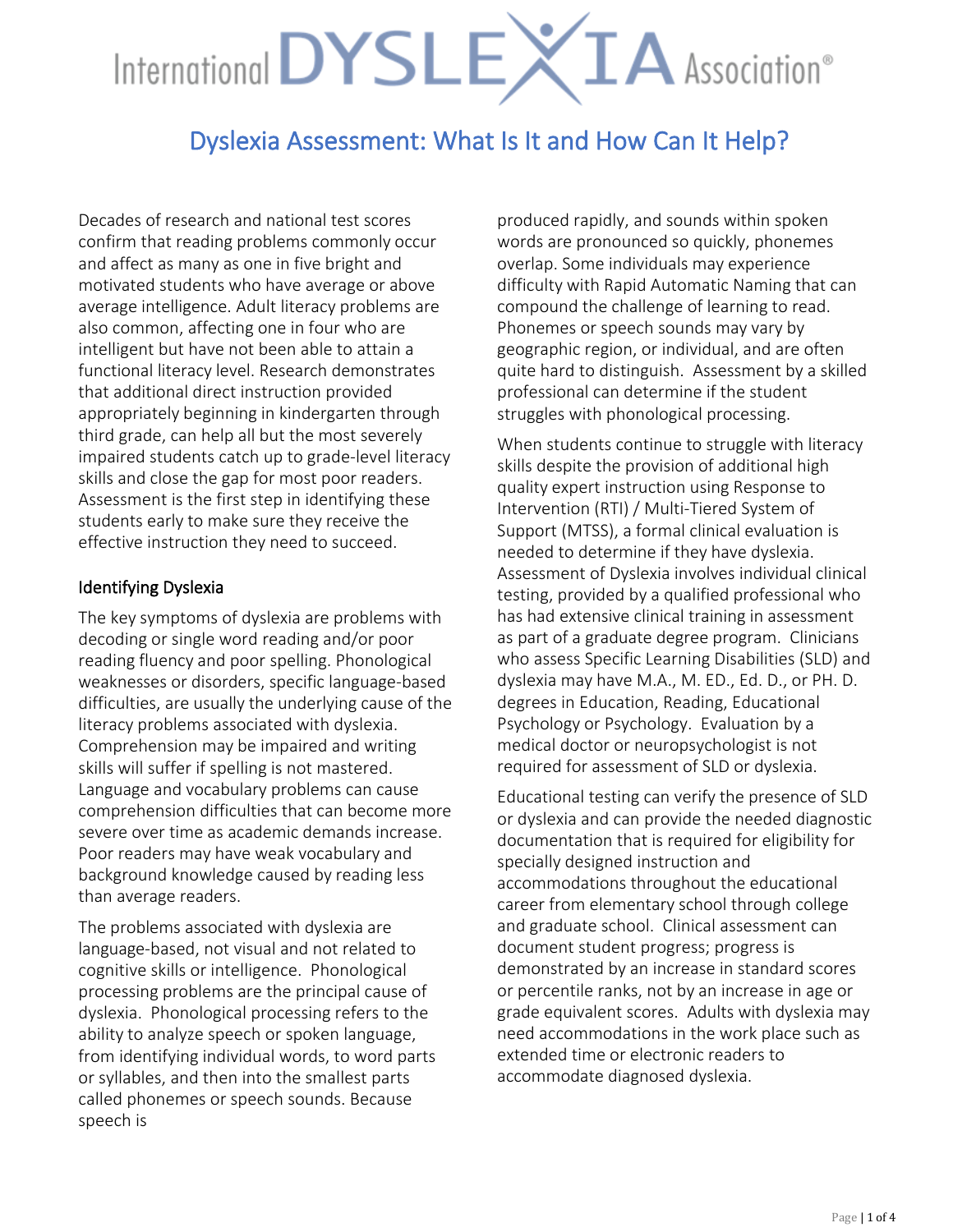# International DYSLEX IA Association®

## Dyslexia Assessment: What Is It and How Can It Help?

### The Best Time to Assess

Federal law states that eligibility for SLD must consider a student's response to intervention or classroom instruction, commonly called Response to Intervention (RTI) or Multi-Tiered Systems of Support (MTSS). These terms reference educational research demonstrating that *appropriate* early intervention, provided in kindergarten through third grade three, is very effective in closing the gap for struggling readers. Early intervention or additional direct instruction should begin as early as kindergarten or first grade for struggling readers when the gap is small and students benefit from brain plasticity advantages for learning language-based information. When a student is not achieving at an average rate additional instruction (e.g. an additional hour of direct instruction for grades one through three) may be provided *immediately* to help them catch up. Student progress must be monitored using reliable and valid progress monitoring measures to be sure the gap is closing. Analysis of data must drive all school team decisions about a student's program and learning profile.

When students do not catch up after additional instruction and support using and RTI/MTSS approach, clinical evaluation is needed to determine and document the nature of the learning problem. After evaluation, the school team, will consider the case history and the testing data and will determine eligibility for Special Education services under IDEA (Individuals with Disabilities Education Act). Data and evaluation results should be shared with parents throughout this process. For students with diagnosed SLD and dyslexia, the plan is typically an Individualized Education Plan (IEP), which provides both remediation and accommodations. Independent (i.e. private) schools are not required to follow IDEA; therefore, they can decide if and how they are able to remediate and accommodate students with learning differences.

Another type of school plan, called a Section 504 Plan, comes under the Americans with

Disabilities Act and provides only accommodations, focusing on granting access for individuals with handicapping conditions. A Section 504 Plan does not specify the provision of direct specially designed instruction or remediation.

### Areas Assessed

The following areas should be assessed in an educational evaluation of dyslexia:

- Phonological Awareness an individual's awareness of and access to the sound structure of his/her oral language
- Phonological or Language-Based Memory – ability to recall sounds, syllables, words
- Rapid Automatic Naming speed of naming objects, colors, digits, or letters
- Receptive Vocabulary understanding of words heard
- Phonics Skills understanding of the symbol (letter) to the sound(s) relationship, either individually or in combination with other letters
- Decoding –ability to use symbol-sound associations to identify (read – pronounce) words
	- Real Words
	- Nonsense Words
- Oral Reading Fluency ability to read accurately, at a story-telling pace – to facilitate / support comprehension
	- Single Words
	- Sentences and Paragraphs
- Spelling
- Writing
	- Sentence Level
	- Paragraph Level

Math assessment can be done as part of a complete educational evaluation and should include measures of untimed math calculations, math reasoning with math word problems read aloud and math fluency. Many students with language-based learning disabilities of dyslexia struggle to memorize language-based information such as multiplication tables, but may haveadequate math calculation and math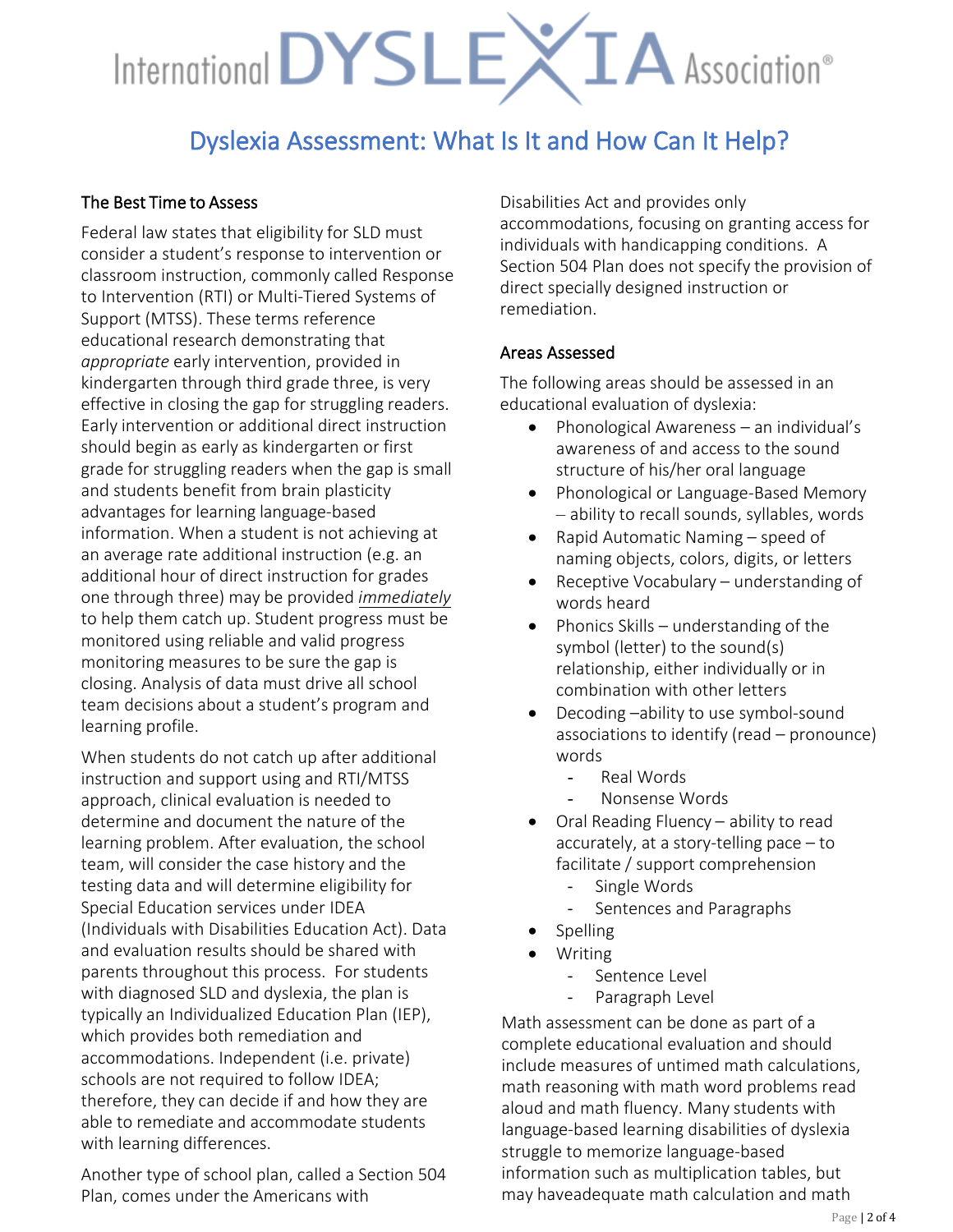# International DYSLEXIA Association®

## Dyslexia Assessment: What Is It and How Can It Help?

reasoning skills when reading is accommodated (word problems read aloud). Other students may struggle with mathematical language and have problems with math word problems that go beyond decoding difficulties. The skilled clinician can analyze the student's strengths and weaknesses in math, considering the student's performance on each math subtest instead of relying solely on broad math scores that provide only an average of the subtest scores. For example, students who have average math calculation skills, untimed, and average math reasoning (math problems read aloud), may have weak math fluency. When this is the case, students need extended time to accommodate their demonstrated weak math fluency. Broad math scores that report the average of all subtests may mask individual weak areas. Careful analysis of a student's performance on educational subtests is needed for clinical assessment of learning needs. This will lead to appropriate and needed recommendations for remediation and accommodation.

#### What to Expect

Evaluation of dyslexia involves collecting information about birth history, family history, child development, including speech and language development and early educational history. The clinician, SLD Specialist, Dyslexia Therapist, or other trained professionals, must review school records incorporating any previous assessments or previous diagnoses and note early interventions, such as speech/language therapy, if any were provided. After clinical review or analysis of the collected data and information, the written report summarizes all the intake information and history. The report should clearly describe the referral questions or concerns that led to the assessment. For individual clinical assessment of SLD and dyslexia, a battery of tests is used to ensure reliability and validity. Standard scores and percentile ranks should be included in the report. Age and grade-level scores may be included, but they are just approximations and

should never be relied upon as measures of academic achievement.

Scoring and interpretation are completed by the skilled clinician who synthesizes intake information, reports, test scores, interprets results, gives a clearly stated diagnosis when appropriate, and provides a well-written report to parents and the school team. If the student is diagnosed with SLD or dyslexia, the written report clearly states recommendations for remediation, also called specially designed instruction, as mandated by federal law. The written report also specified needed accommodations such as providing additional time for assessments or having tests read to the student.

### Understanding the Scores

Cognitive or intelligence testing is not needed as part of the SLD identification process. Average or higher scores on measures of listening comprehension, receptive vocabulary, math calculation and math reasoning can demonstrate the presence of average or higher intellectual potential in the young student. Current federal special education law, IDEA, states that the use of severe discrepancy (the difference between cognitive or IQ scores and educational achievement scores) must not be required for identification of SLD including dyslexia. However, some students with complicated learning profiles such as twice exceptional students (most commonly, gifted students with SLD or dyslexia) will need cognitive or intellectual testing to demonstrate their unique learning profile and needs.

For older students, cognitive or IQ testing is still required for application for accommodations on high stakes tests such as SAT or ACT. Cognitive or IQ testing is also required for admission to most college and university programs that provide support for students with diagnosed SLD or dyslexia. A clear diagnostic statement must be provided in the written report to document the presence of the diagnosed SLD; qualifying language that does not provide a clear diagnosis